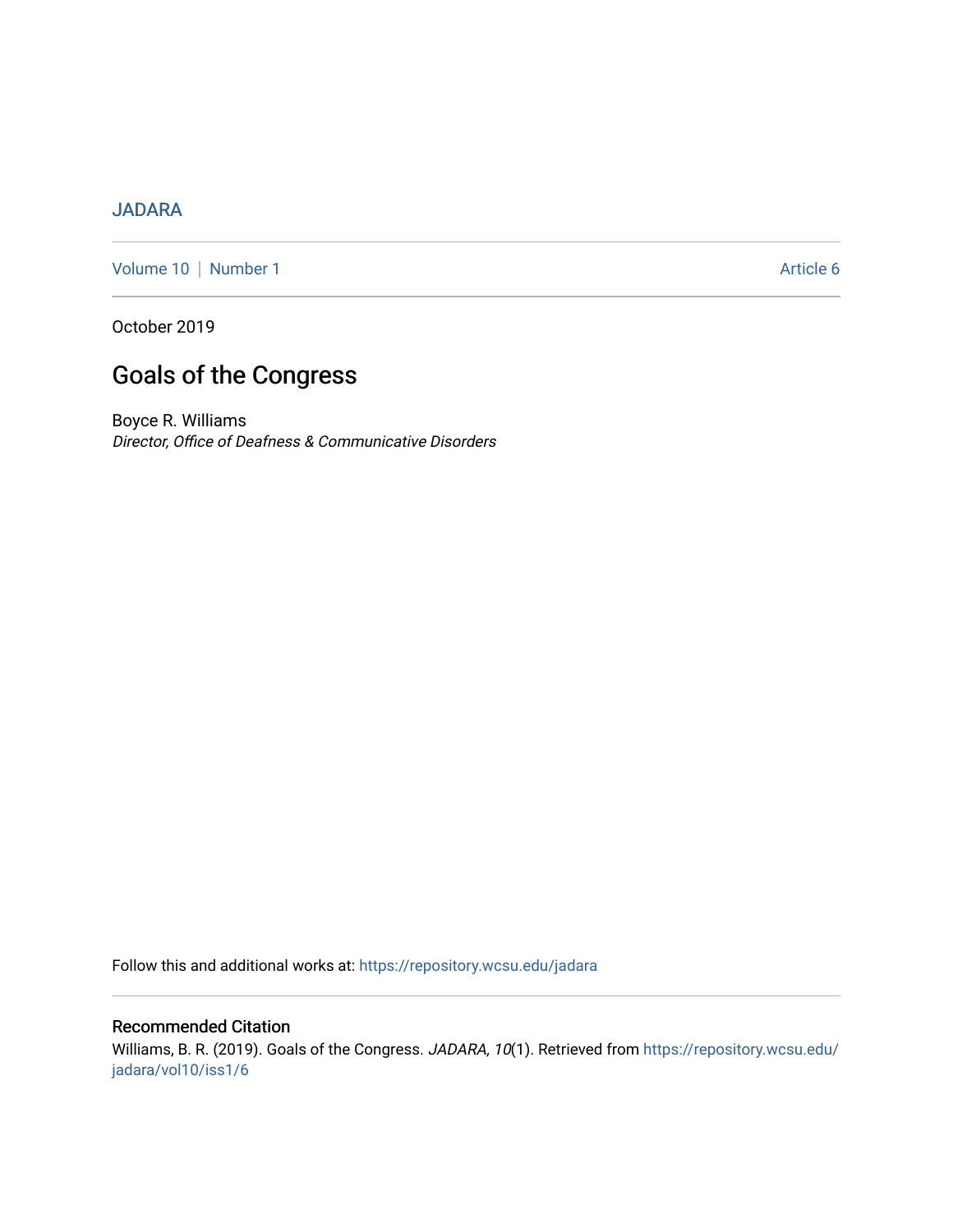## GOALS OFTHE CONGRESS

### Boyce R. Williams **Director** Office of Deafness & Communicative Disorders

One of the more satisfying experiences in a lifetime of such has been my involvement with the National Rehabilitation Association Task Force on Deafness. Thirty years ago few people in vocational rehabilitation knew or understood about the impact of deafness and, sad to say, it seemed that few cared. The vocational rehabilitation movement was young, vibrant, struggling for recognition, the authorizations, and the funds to mount at least the beginnings of an adequate service structure to restore disabled people to employability. The visible handicaps such as the orthopedics, the amputees, the blind, the cerebral palsied, the limited vitalities were the easily recognizable populations and logically attracted major attention from vocational rehabilitation workers.

These were the days when the giants stepped forward, Mary Switzer, E.B. Whitten, Don Dabelstein, Joe Hunt. The fledging vocational rehabilita tion movement thrived to unanticipated extents. The State-Federal grant-inaid program zoomed from a few million dollars fiscal outlay managed by fewer than 1,500 professionals spread thinly over the country, to the billion dollar service with over 25,000 professionals that we have today. The National Rehabilitation Association, our host and sponsor for this meeting, grew from a thousand or so to the current dynamic  $35,000$  member organization.

In this process of growth, it may have been inevitable that the vocational rehabilitation needs of deaf people should surface and gain ascendency. However, it is much more probable that this happy result stemmed from the deep interest and concern of those I have mentioned and others who are still on the firing line providing encouragement and firm support.